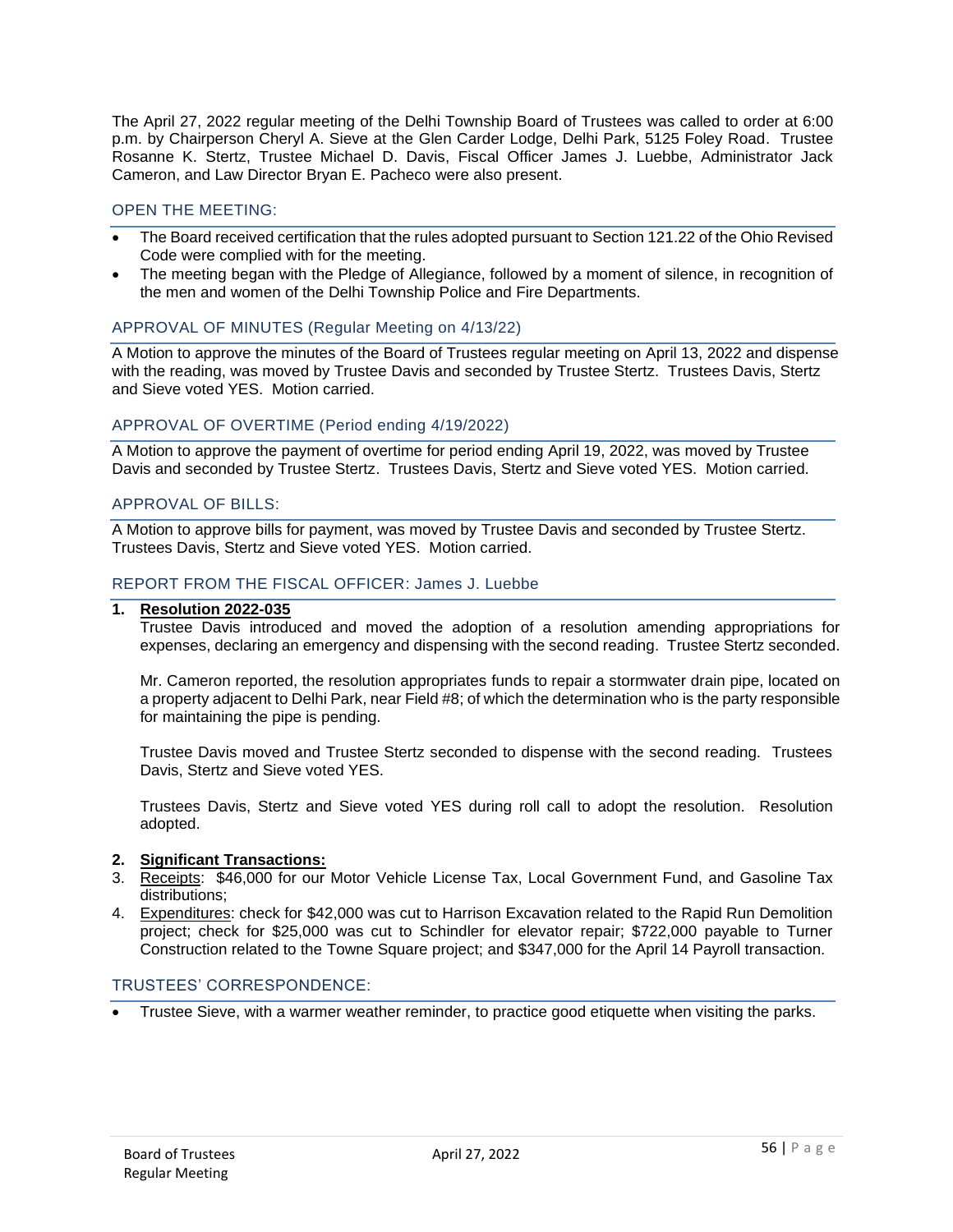## SPECIAL PRESENTATION: Ms. Jill Schiller, Hamilton County Treasurer

Ms. Schiller provided a review of the responsibilities of her office collecting property taxes, and the programs and services that are available to residents who have fallen behind on their payment of taxes, including the right to challenge property valuations.

## FIRE DEPARTMENT: Chief Doug Campbell

# **1. Resolution 2022-036 (FIRST READING)**

Trustee Davis introduced and moved the adoption of a resolution revising and establishing the Emergency Operations Plan – Basic Plan for the Township and authorizing the Township Administrator and Fire Chief to Endorse the Emergency Operations Plan on behalf of the Township. Trustee Stertz seconded.

Trustee Davis moved and Trustee Stertz seconded to dispense with the second reading. Trustees Davis, Stertz and Sieve voted YES.

Trustees Davis, Stertz and Sieve voted YES during roll call to adopt the resolution. Resolution adopted.

### PARKS & RECREATION: Assistant Administrator Greg DeLong

**1. Hiring Recommendation**

A Motion to Approve the rehiring of David A. Hay as Seasonal Parks & Recreation Worker in the Parks & Recreation Department at a pay rate of \$15.00 per hour upon successful completion of drug testing effective on April 27, 2022, was moved by Trustee Davis and seconded by Trustee Stertz. Trustees Davis, Stertz and Sieve voted YES. Motion carried.

2. **Park Full-Time Maintenance Worker** – the office is currently accepting applications.

### POLICE DEPARTMENT: Assistant Chief Jeff Braun

## **1. Hiring Recommendation**

A Motion to Approve the hiring of Alexis R. DeWitt as a Part-Time Police Clerk in the Police Department at a pay rate of \$15.00 per hour effective April 28, 2022 contingent upon successful completion of background check, drug testing, and voice stress analyzer, was moved by Trustee Davis and seconded by Trustee Stertz. Trustees Davis, Stertz and Sieve voted YES. Motion carried.

- Alexis, who will be replacing one of the open part-time clerk positions, will be graduating from the University of Cincinnati this spring and is enrolled to start in a graduate program this fall.
- Acknowledged receipt of an application from a potential candidate for the second open part-time clerk position.
- 2. **Employee Recognition** Police Investigator Joe Ruwe, and Police Officer James Gilbert, will be recognized for their assistance with solving the recent mail theft cases.

### PUBLIC WORKS DEPARTMENT: No Agenda Items.

### ADMINISTRATION: Administrator Cameron

#### **1. Resolution 2022-037**

Trustee Davis introduced and moved the adoption of a resolution entering into a Right of Entry Standstill agreement with the Anderson Park Condominium Unit Owners' Association, Inc. for stormwater pipe repair, authorizing the Administrator to execute the agreement, declaring an emergency and dispensing with the second reading. Trustee Stertz seconded.

Mr. Cameron reported, the agreement is related to the \$50,000 appropriation of funds earlier in the meeting, of which the agreement will grant access to the location of the storm water pipe.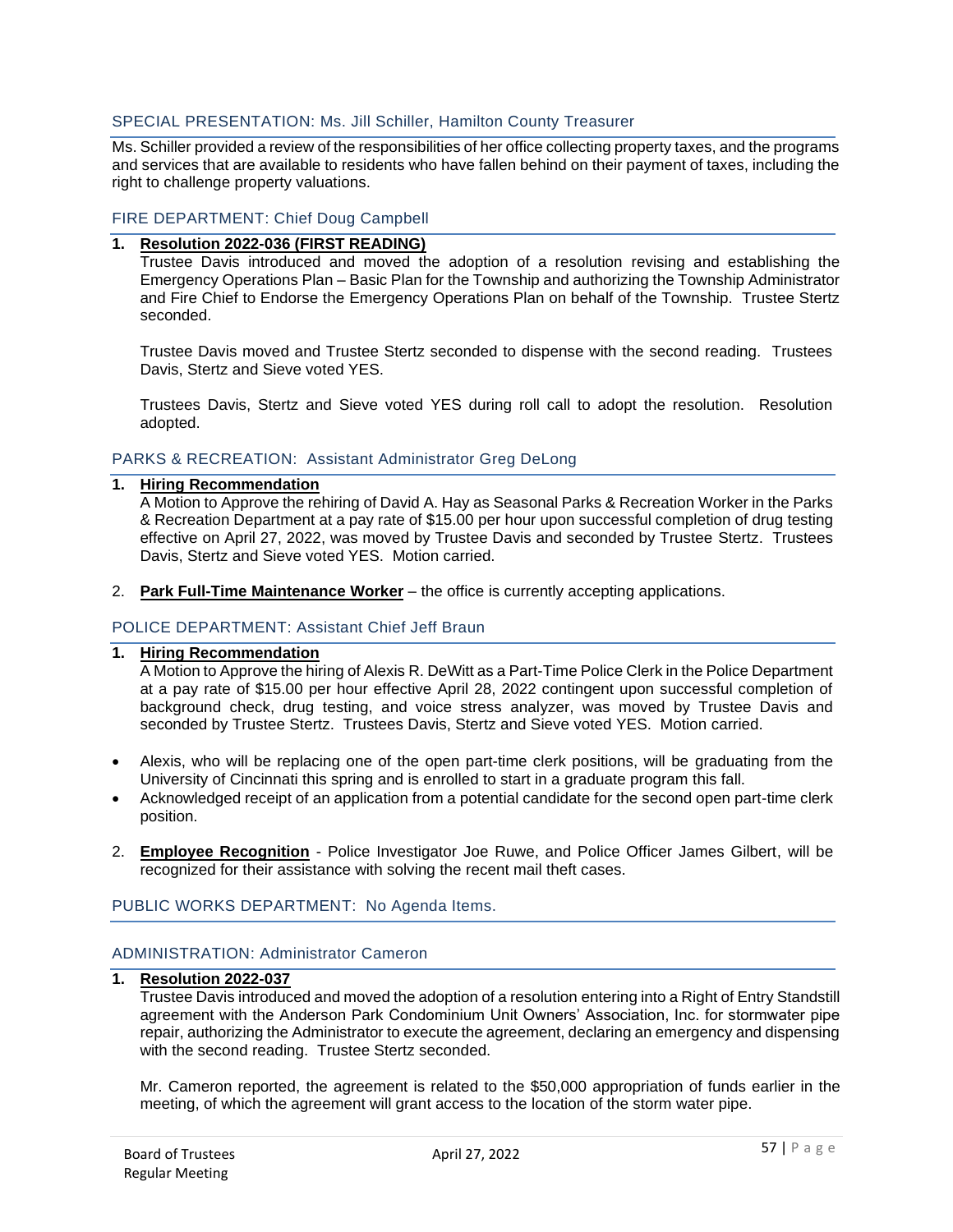Trustee Davis moved and Trustee Stertz seconded to dispense with the second reading. Trustees Davis, Stertz and Sieve voted YES.

Trustees Davis, Stertz and Sieve voted YES during roll call to adopt the resolution. Resolution adopted.

COMMUNITY DEVELOPMENT: Director Greg DeLong

### **1. Resolution 2022-038**

Trustee Davis introduced and moved the adoption of a resolution declaring nuisance for accumulated debris at 515 Allenford Court, declaring an emergency, and dispensing with the second reading. Trustee Stertz seconded.

Mr. DeLong confirmed the debris is on the front porch.

Trustee Davis moved and Trustee Stertz seconded to dispense with the second reading. Trustees Davis, Stertz and Sieve voted YES.

Trustees Davis, Stertz and Sieve voted YES during roll call to adopt the resolution. Resolution adopted.

#### **2. Resolution 2022-039**

Trustee Davis introduced and moved the adoption of a resolution declaring nuisance for accumulated debris at 4469 Delhi Pike, declaring an emergency, and dispensing with the second reading. Trustee Stertz seconded.

Mr. DeLong confirmed, the chair has been sitting on the curb for two weeks.

Trustee Davis moved and Trustee Stertz seconded to dispense with the second reading. Trustees Davis, Stertz and Sieve voted YES.

Trustees Davis, Stertz and Sieve voted YES during roll call to adopt the resolution. Resolution adopted.

### **3. Resolution 2022-040**

Trustee Davis introduced and moved the adoption of a resolution providing for the removal of a junk motor vehicle at 515 Allenford Court, declaring an emergency, and dispensing with the second reading. Trustee Stertz seconded.

Mr. DeLong reviewed the Ohio Revised Code section addressing the Township's authority to identify and remove inoperable junk motor vehicles.

Trustee Davis moved and Trustee Stertz seconded to dispense with the second reading. Trustees Davis, Stertz and Sieve voted YES.

Trustees Davis, Stertz and Sieve voted YES during roll call to adopt the resolution. Resolution adopted.

#### **4. Resolution 2022-041**

Trustee Davis introduced and moved the adoption of a resolution providing for the removal of a junk motor vehicle at 520 Allenford Court, declaring an emergency, and dispensing with the second reading. Trustee Stertz seconded.

Mr. DeLong confirmed that the inoperable cars are located on adjacent properties.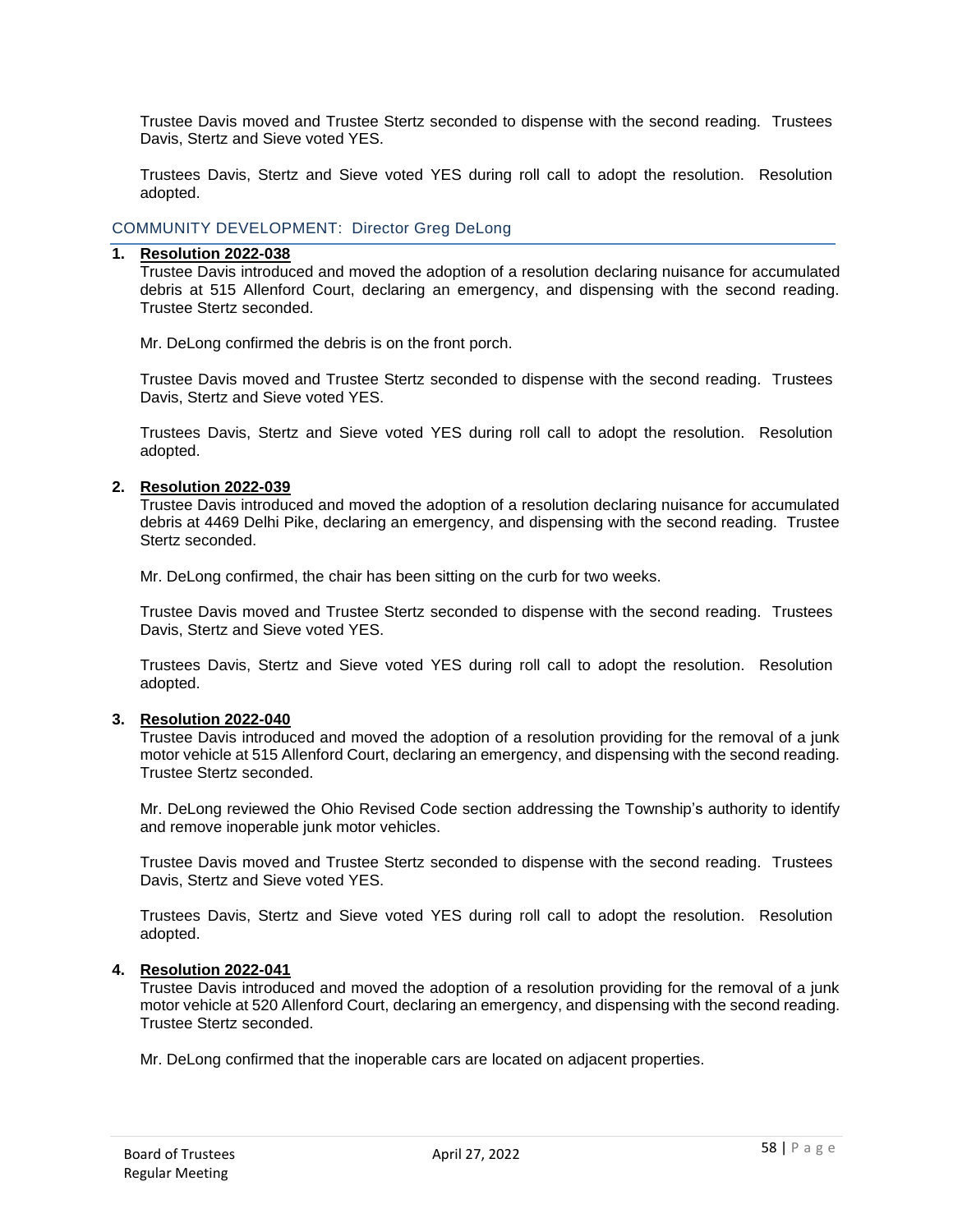Trustee Davis moved and Trustee Stertz seconded to dispense with the second reading. Trustees Davis, Stertz and Sieve voted YES.

Trustees Davis, Stertz and Sieve voted YES during roll call to adopt the resolution. Resolution adopted.

### PUBLIC COMMENTS:

In response to Brian Yaezell's question, Mr. DeLong confirmed that Delhi was the first township to update regulations to address the removal of junk motor vehicles, based on the State of Ohio's most recent update.

• Mr. Cameron added, because Delhi was in the forefront with updating our regulations, Mr. DeLong was invited to give a presentation at the Ohio Township Association's Winter Conference on the legal process for the removal of junk motor vehicles.

### ANNOUNCEMENT OF COMMUNITY EVENTS:

- 1. Hamilton County Yard Trimmings drop-off program operating at Oakdale Elementary School on Saturdays and Sundays.
- 2. Delhi Historical Society will host their annual flower sale on May  $5<sup>th</sup>$ , 6<sup>th</sup> and 7<sup>th</sup>.
- 3. Delhi Parks Summer Camp registration for children 5 12 is now open.
- 4. Primary Election Day is on Tuesday, May 3, 2022.
- 5. Community Blood Drive, hosted by St. Dominic Knights of Columbus, on Friday, May 6<sup>th</sup>.
- 6. Clean Up Delhi Day event is on Saturday, May  $7<sup>th</sup>$  at the Delhi Senior Community Center.
- 7. Paper Shredding event, hosted by the Delhi Business Association, is on Saturday, May 7<sup>th</sup>.
- 8. The Delhi Historical Society will present, "Hard Tack and Lager Beer Eating with a Cincinnati German Regiment," at the Delhi Park Lodge on Monday, May 9<sup>th</sup>.
- 9. Delhi Parks will host the Delhi Community Yard Sale at the Delhi Senior Community Center on Saturday, May 14<sup>th</sup>.
- 10. Memorial Day Ceremony, hosted by the Delhi Township Veterans Association, on Sunday, May 29<sup>th</sup>.
- 11. A Cincinnati Beer Tasting event, presented by Delhi Parks on Friday, June 3<sup>rd</sup>.
- 12. Delhi Parks Summer Concert Schedule: June  $16<sup>th</sup> -$  Bad Habit; July 21<sup>st</sup> The Tillers; August  $18<sup>th</sup> -$ Forever Diamond; September 15<sup>th</sup> – Danny Frazier Band.

Trustee Sieve confirmed that the Board's next regular meeting will be on May 11<sup>th</sup>, at 6:00 p.m., at the Administration Building.

## EXECUTIVE SESSION:

A Motion to retire to Executive Session to conference with an attorney on pending or imminent court action, was moved by Trustee Davis and seconded by Trustee Stertz. Trustees Davis, Stertz and Sieve voted YES. Motion carried.

### RETURN TO PUBLIC MEETING:

A Motion to conclude Executive Session and return to the public meeting was moved by Trustee Davis and seconded by Trustee Stertz. Trustees Davis, Stertz and Sieve voted YES. Motion carried.

### ADJOURN MEETING:

With no further business to come before the Board, a motion to adjourn was moved by Trustee Davis and seconded by Trustee Stertz. Trustees Davis, Stertz and Sieve voted YES. Motion carried.

| Approved:                |                | <b>Fiscal Officer</b> |
|--------------------------|----------------|-----------------------|
|                          |                | Chair                 |
|                          |                | Trustee               |
| <b>Board of Trustees</b> | April 27, 2022 | $59$   P a g e        |